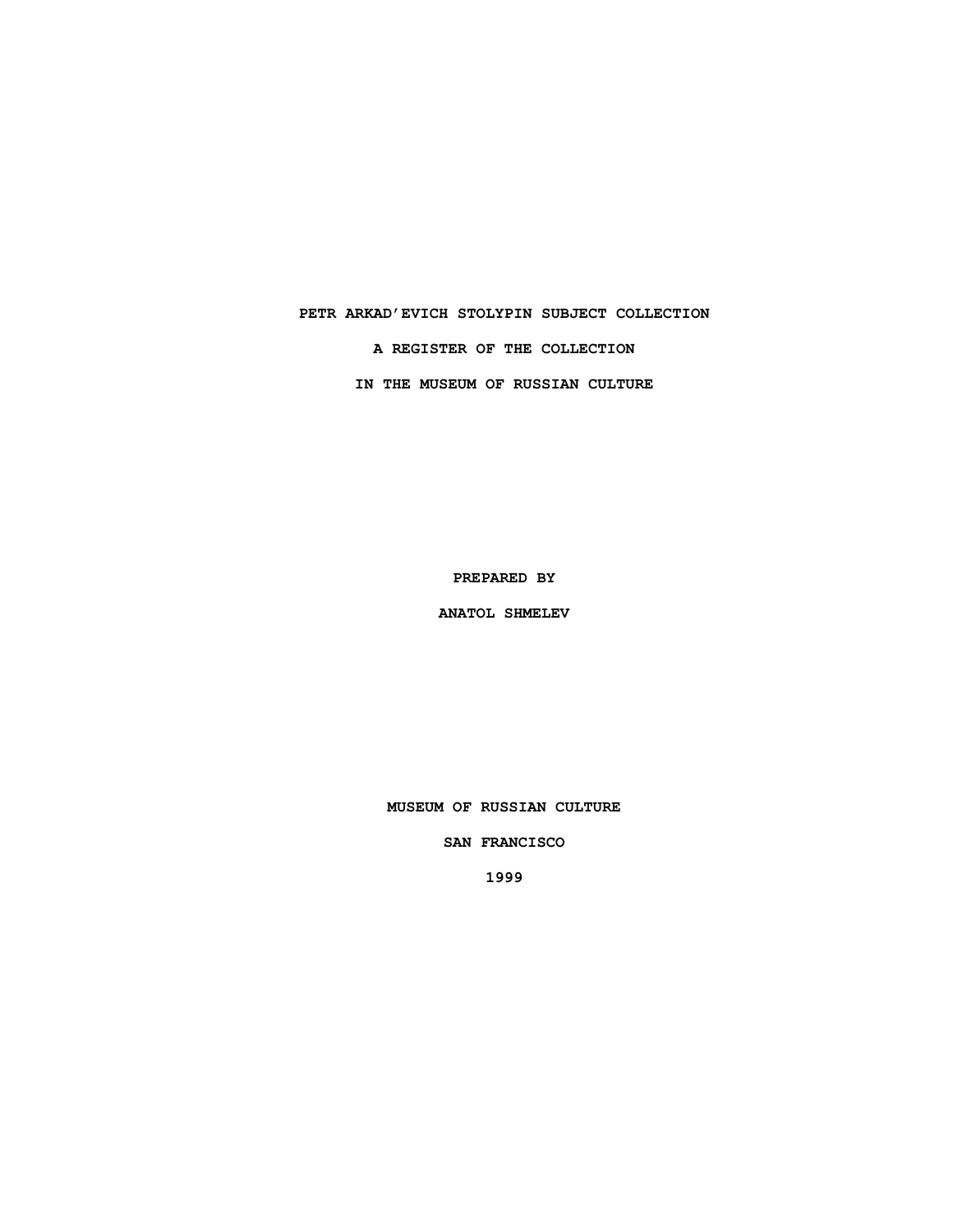#### **SCOPE AND CONTENT NOTE**

#### **PETR ARKAD'EVICH STOLYPIN SUBJECT COLLECTION**

**This collection consists of clippings, correspondence and other biographical material collected by the staff of the Museum of Russian Culture relating to the life and career of P. A. Stolypin, as well as to his family. The correspondence is between the director of the Museum, P. F. Konstantinov, and Stolypin's son, Arkadii.**

**Detailed processing and preservation microfilming for these materials were made possible by a generous grant from the National Endowment for the Humanities and by matching funds from the Hoover Institution and Museum of Russian Culture. The grant also provides depositing a microfilm copy in the Hoover Institution Archives. The original materials and copyright to them (with some exceptions) are the property of the Museum of Russian Culture, San Francisco. A transfer table indicating corresponding box and reel numbers is appended to this register.**

**The Hoover Institution assumes all responsibility for notifying users that they must comply with the copyright law of the United States (Title 17 United States Code) and Hoover Rules for the Use and Reproduction of Archival Materials.**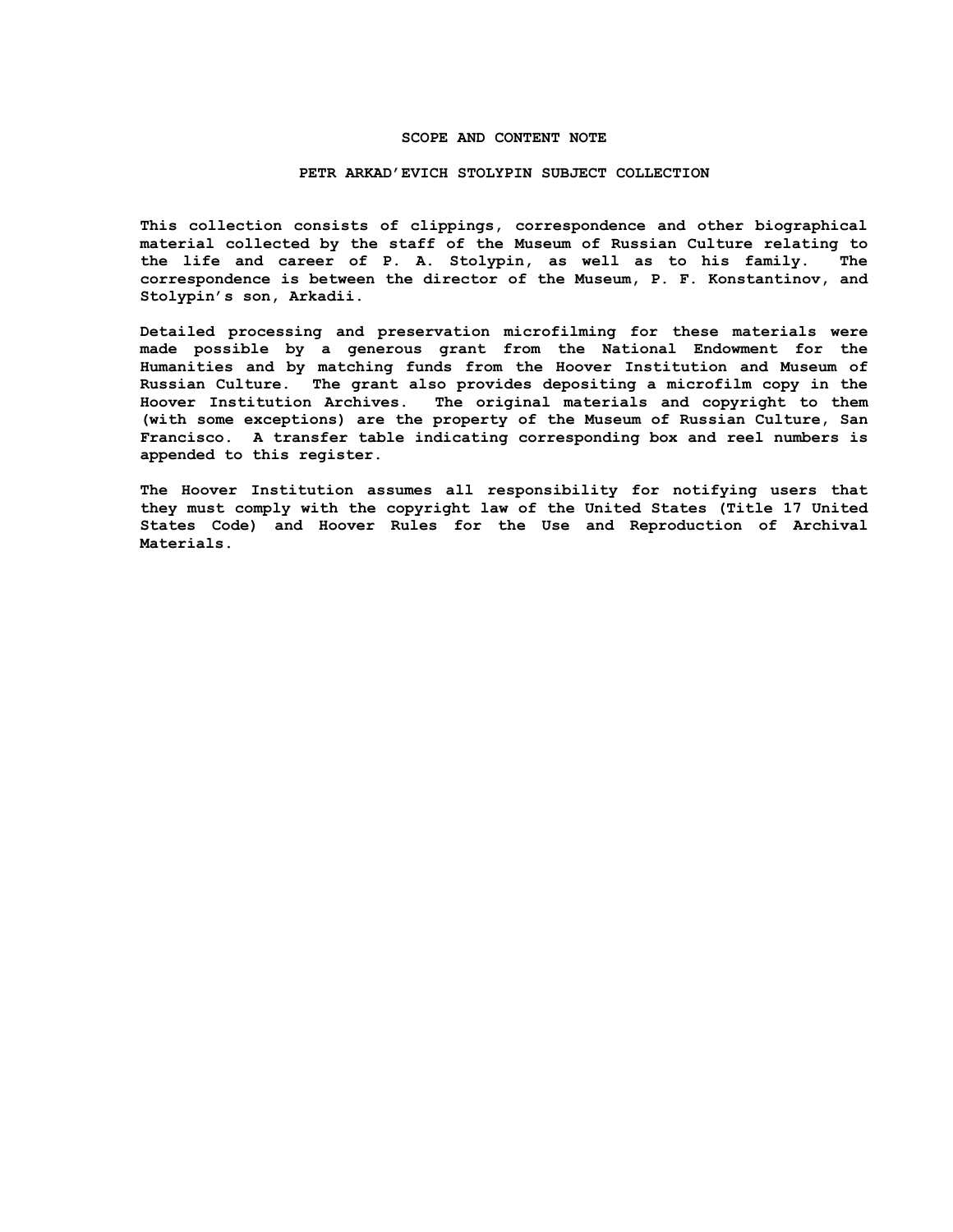### **REGISTER**

## **PETR ARKAD'EVICH STOLYPIN SUBJECT COLLECTION**

### **SERIES DESCRIPTION:**

| Box Nos | Series                                                                                                                         |
|---------|--------------------------------------------------------------------------------------------------------------------------------|
| 1       | CORRESPONDENCE, 1951-1952. Correspondence between Arkadii<br>P. Stolypin and Petr F. Konstantinov, arranged<br>chronologically |
| 1       | PRINTED MATTER, 1933-1951. Clippings, brochures,<br>newspaper issues relating to Stolypin                                      |
| 1       | MISCELLANY, 1936-1951. Speeches in honor of Stolypin, his<br>genealogy and memorable quotes                                    |